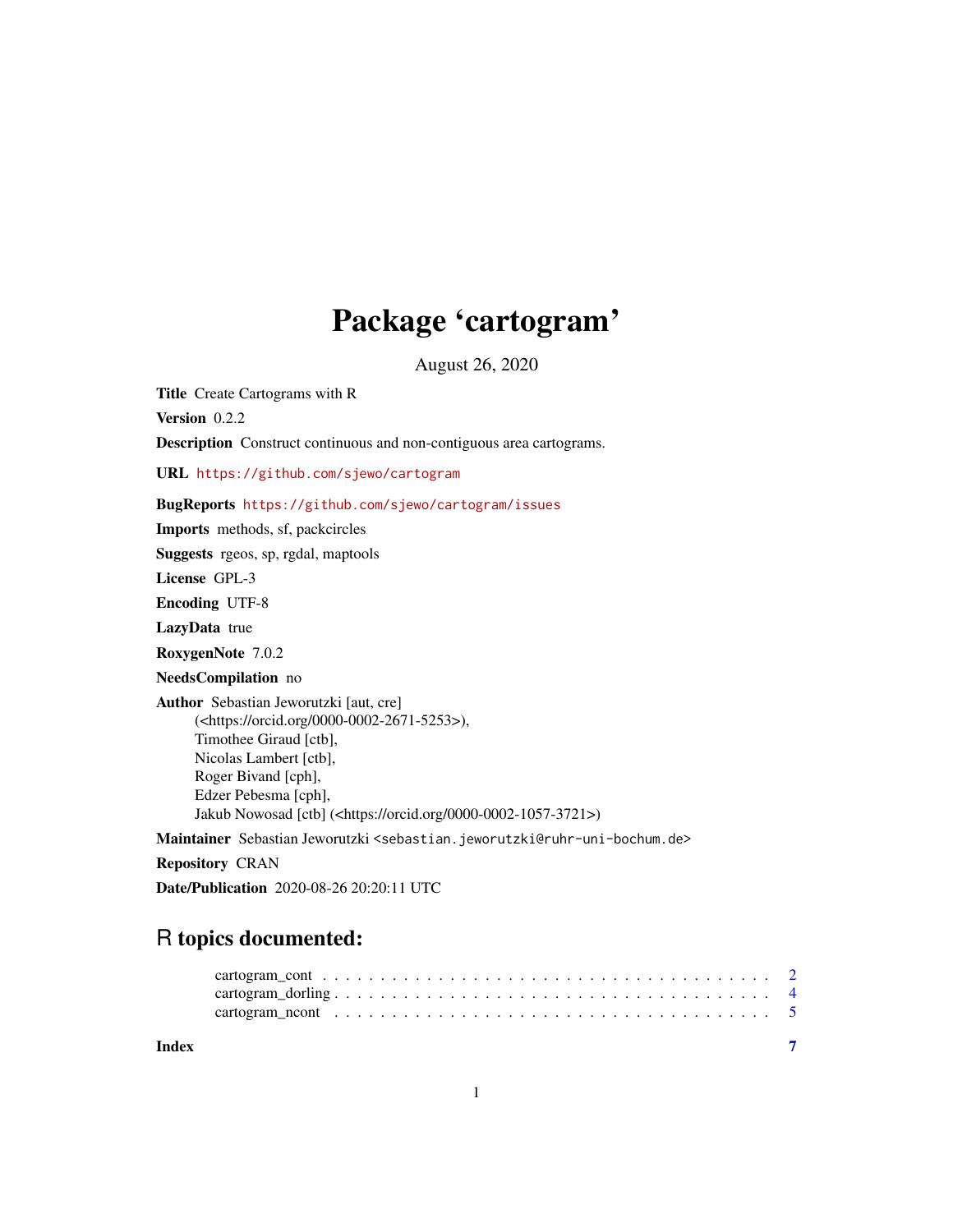<span id="page-1-0"></span>

#### Description

Construct a continuous area cartogram by a rubber sheet distortion algorithm (Dougenik et al. 1985)

#### Usage

```
cartogram_cont(
  x,
 weight,
  itermax = 15,
 maxSizeError = 1.0001,
 prepare = "adjust",
  threshold = 0.05)
## S3 method for class 'SpatialPolygonsDataFrame'
cartogram_cont(
 x,
 weight,
 itermax = 15,
 maxSizeError = 1.0001,
 prepare = "adjust",
  threshold = 0.05)
## S3 method for class 'sf'
cartogram_cont(
 x,
 weight,
 itermax = 15,
 maxSizeError = 1.0001,
 prepare = "adjust",
  threshold = 0.05)
```
## Arguments

| x            | SpatialPolygonDataFrame or an sf object                                                 |
|--------------|-----------------------------------------------------------------------------------------|
| weight       | Name of the weighting variable in x                                                     |
| itermax      | Maximum iterations for the cartogram transformation, if maxSizeError ist not<br>reached |
| maxSizeError | Stop if meanSizeError is smaller than maxSizeError                                      |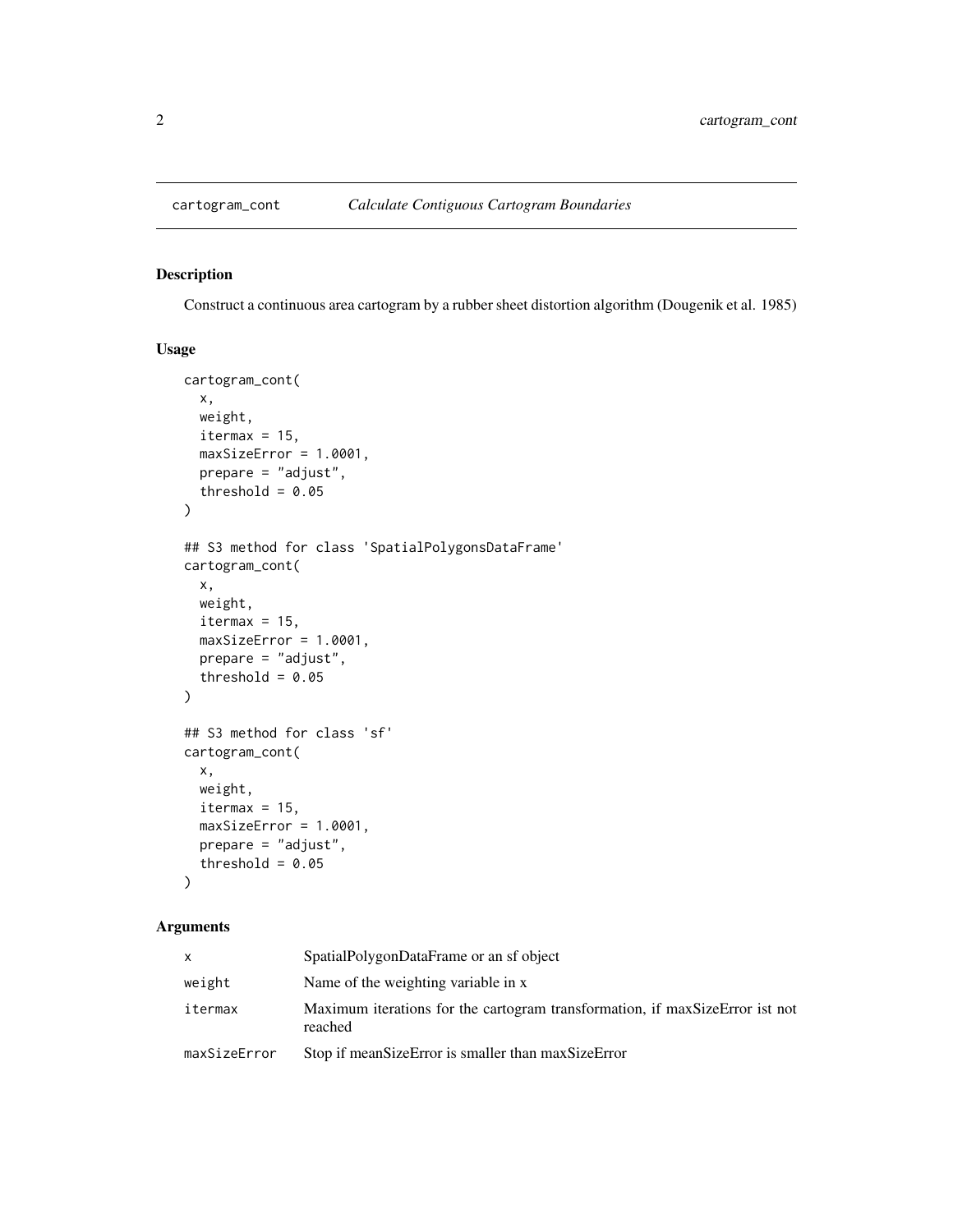| prepare   | Weighting values are adjusted to reach convergence much earlier. Possible meth-      |
|-----------|--------------------------------------------------------------------------------------|
|           | ods are "adjust", adjust values to restrict the mass vector to the quantiles defined |
|           | by threshold and 1-threshold (default), "remove", remove features with values        |
|           | lower than quantile at threshold, "none", don't adjust weighting values              |
| threshold | Define threshold for data preparation                                                |
|           |                                                                                      |

#### Value

An object of the same class as x

#### References

Dougenik, J. A., Chrisman, N. R., & Niemeyer, D. R. (1985). An Algorithm To Construct Continuous Area Cartograms. In The Professional Geographer, 37(1), 75-81.

#### Examples

```
library(maptools)
library(cartogram)
library(rgdal)
data(wrld_simpl)
# Remove uninhabited regions
afr <- spTransform(wrld_simpl[wrld_simpl$REGION==2 & wrld_simpl$POP2005 > 0,],
                    CRS("+init=epsg:3395"))
# Create cartogram
afr_carto <- cartogram_cont(afr, "POP2005", 3)
# Plot
par(mfcol=c(1,2))
plot(afr, main="original")
plot(afr_carto, main="distorted (sp)")
# Same with sf objects
library(sf)
afr_s f = st_a s_s f(afr)afr_sf_carto <- cartogram_cont(afr_sf, "POP2005", 3)
# Plot
par(mfcol=c(1,3))
plot(afr, main="original")
plot(afr_carto, main="distorted (sp)")
plot(st_geometry(afr_sf_carto), main="distorted (sf)")
```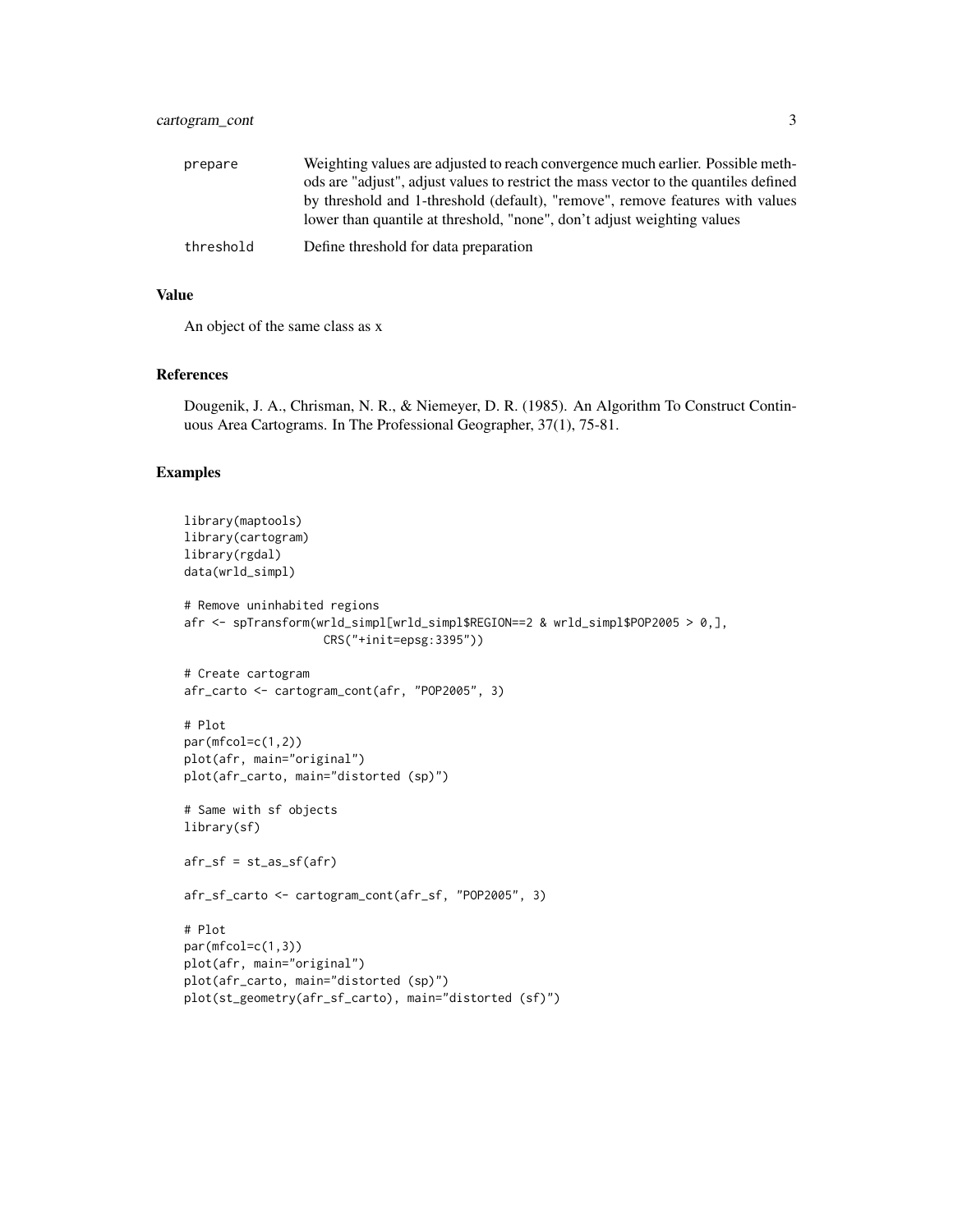<span id="page-3-0"></span>cartogram\_dorling *Calculate Non-Overlapping Circles Cartogram*

#### Description

Construct a cartogram which represents each geographic region as non-overlapping circles (Dorling 1996).

#### Usage

```
cartogram_dorling(x, weight, k = 5, m_weight = 1, itermax = 1000)
## S3 method for class 'sf'
cartogram_dorling(x, weight, k = 5, m_weight = 1, itermax = 1000)
## S3 method for class 'SpatialPolygonsDataFrame'
cartogram_dorling(x, weight, k = 5, m_weight = 1, itermax = 1000)
```
#### Arguments

| $\mathsf{x}$ | SpatialPolygonsDataFrame, SpatialPointsDataFrame or an sf object                                                                                                                                                                                                                                                                                                                                                                                                                                |
|--------------|-------------------------------------------------------------------------------------------------------------------------------------------------------------------------------------------------------------------------------------------------------------------------------------------------------------------------------------------------------------------------------------------------------------------------------------------------------------------------------------------------|
| weight       | Name of the weighting variable in x                                                                                                                                                                                                                                                                                                                                                                                                                                                             |
| k            | Share of the bounding box of x filled by the larger circle                                                                                                                                                                                                                                                                                                                                                                                                                                      |
| $m$ weight   | Circles' movements weights. An optional vector of numeric weights (0 to 1<br>inclusive) to apply to the distance each circle moves during pair-repulsion. A<br>weight of 0 prevents any movement. A weight of 1 gives the default movement<br>distance. A single value can be supplied for uniform weights. A vector with<br>length less than the number of circles will be silently extended by repeating the<br>final value. Any values outside the range $[0, 1]$ will be clamped to 0 or 1. |
| itermax      | Maximum iterations for the cartogram transformation.                                                                                                                                                                                                                                                                                                                                                                                                                                            |

#### Value

Non overlaping proportional circles of the same class as x.

#### References

Dorling, D. (1996). Area Cartograms: Their Use and Creation. In Concepts and Techniques in Modern Geography (CATMOG), 59.

#### Examples

```
library(maptools)
library(cartogram)
library(rgdal)
data(wrld_simpl)
```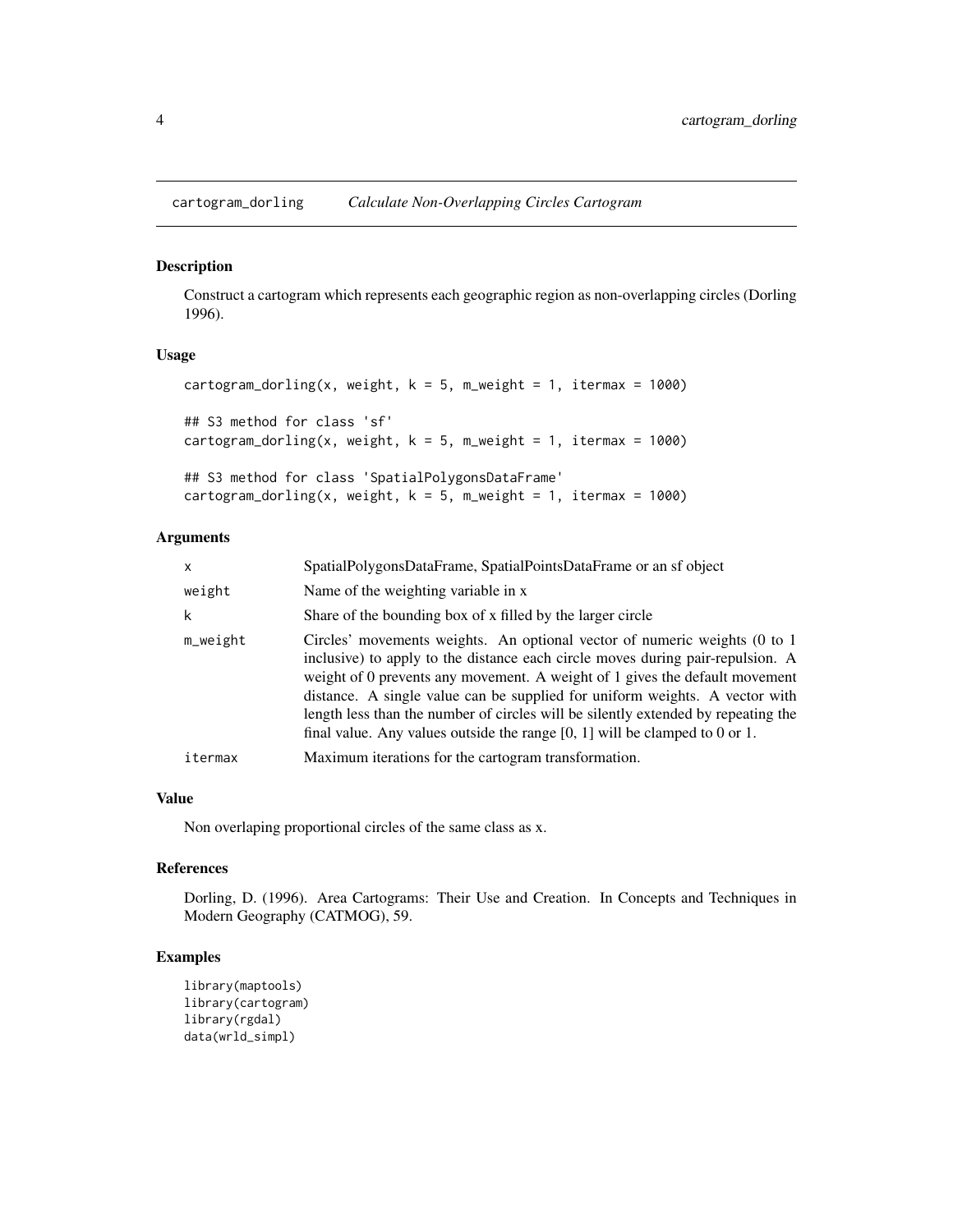#### <span id="page-4-0"></span>cartogram\_ncont 5

```
# Remove uninhabited regions
afr <- spTransform(wrld_simpl[wrld_simpl$REGION==2 & wrld_simpl$POP2005 > 0,],
                   CRS("+init=epsg:3395"))
# Create cartogram
afr_carto <- cartogram_dorling(afr, "POP2005")
# Plot
par(mfcol=c(1,2))
plot(afr, main="original")
plot(afr, main="distorted (sp)")
plot(afr_carto, col = "red", add=TRUE)
# Same with sf objects
library(sf)
afr_sf = st_as_sf(afr)afr_sf_carto <- cartogram_dorling(afr_sf, "POP2005")
# Plot
par(mfcol=c(1,3))
plot(afr, main="original")
plot(afr_carto, main="distorted (sp)")
plot(st_geometry(afr_sf_carto), main="distorted (sf)")
```
cartogram\_ncont *Calculate Non-Contiguous Cartogram Boundaries*

#### Description

Construct a non-contiguous area cartogram (Olson 1976).

#### Usage

```
cartogram\_ncont(x, weight, k = 1, inplace = TRUE)## S3 method for class 'SpatialPolygonsDataFrame'
cartogram\_ncont(x, weight, k = 1, inplace = TRUE)## S3 method for class 'sf'
cartogram\_ncont(x, weight, k = 1, inplace = TRUE)
```
#### Arguments

| x      | SpatialPolygonDataFrame or an sf object              |
|--------|------------------------------------------------------|
| weight | Name of the weighting variable in x                  |
| k      | Factor expansion for the unit with the greater value |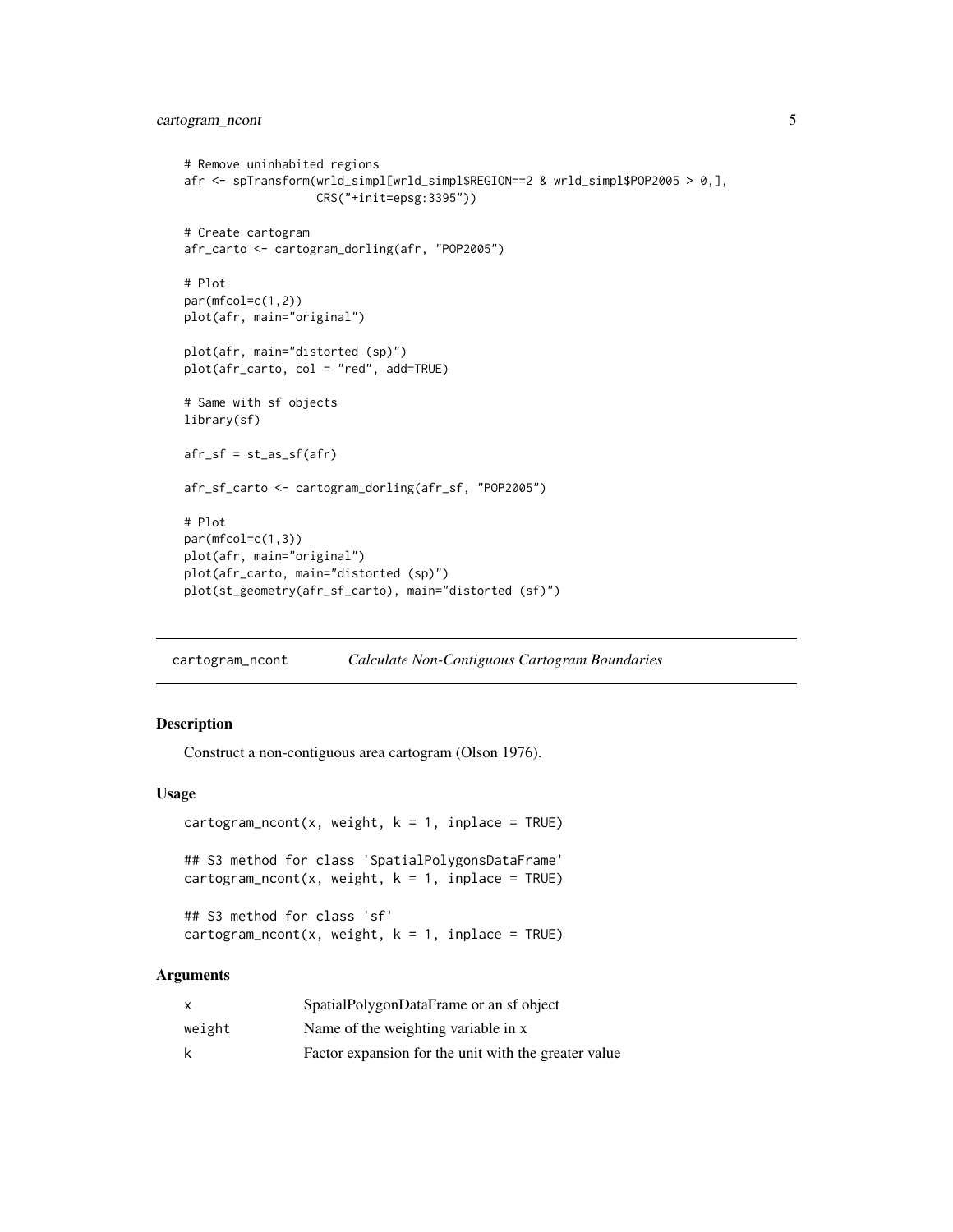| inplace | If TRUE, each polygon is modified in its original place, if FALSE multi-polygons |
|---------|----------------------------------------------------------------------------------|
|         | are centered on their initial centroid                                           |

#### Value

An object of the same class as x with resized polygon boundaries

#### References

Olson, J. M. (1976). Noncontiguous Area Cartograms. In The Professional Geographer, 28(4), 371-380.

#### Examples

```
library(maptools)
library(cartogram)
library(rgdal)
data(wrld_simpl)
# Remove uninhabited regions
afr <- spTransform(wrld_simpl[wrld_simpl$REGION==2 & wrld_simpl$POP2005 > 0,],
                   CRS("+init=epsg:3395"))
# Create cartogram
afr_nc <- cartogram_ncont(afr, "POP2005")
# Plot
plot(afr)
plot(afr_nc, add = TRUE, col = 'red')
# Same with sf objects
library(sf)
afr_s f = st_a s_s f(afr)afr_sf_nc <- cartogram_ncont(afr_sf, "POP2005")
plot(st_geometry(afr_sf))
plot(st_geometry(afr_sf_nc), add = TRUE, col = 'red')
```